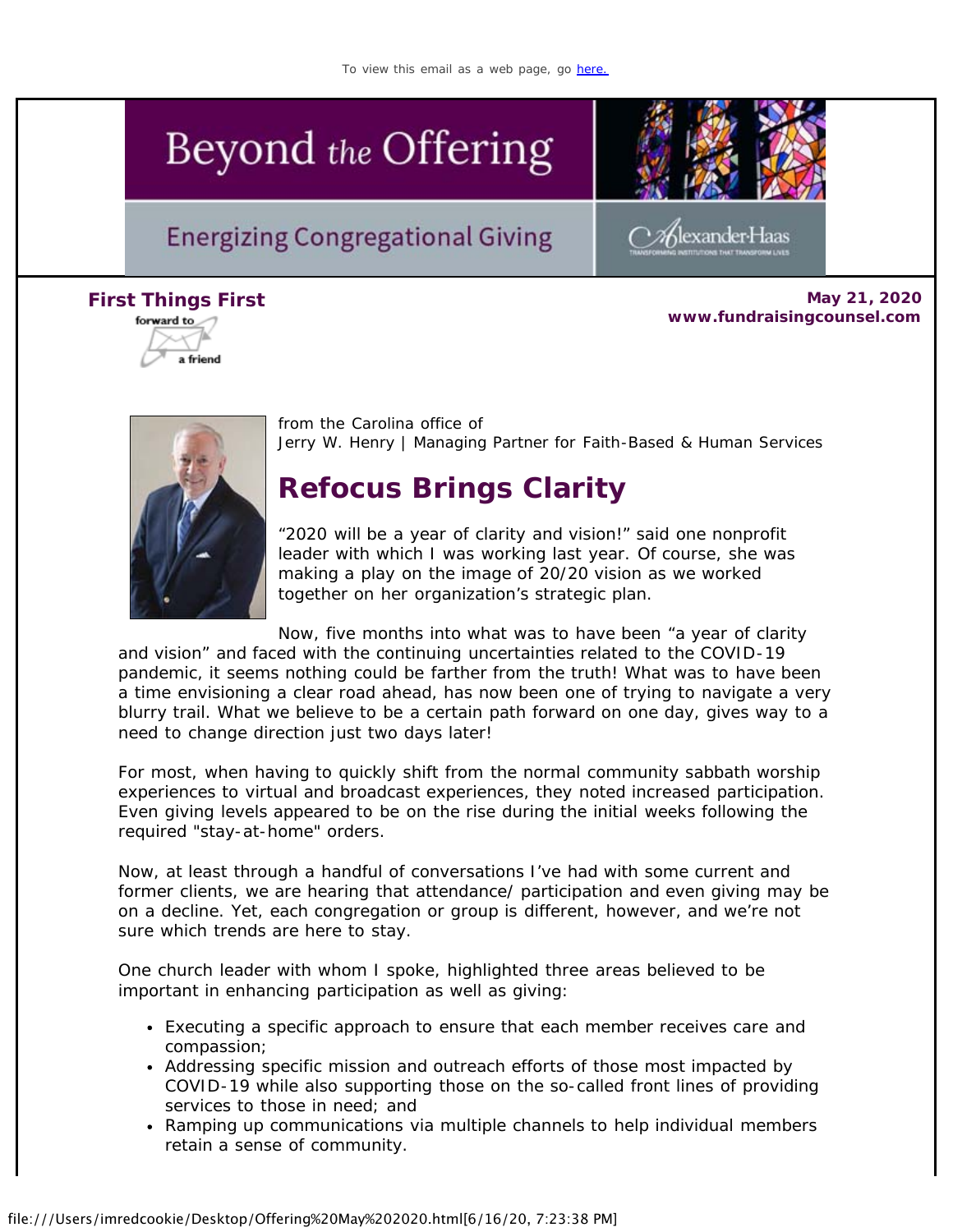These are merely three areas for one church. But I'd love to hear about yours. In order to help correct our vision for the weeks and months ahead, **[we need your](https://cl.exct.net/?qs=8b932824a764f4b1cc979ba7a6a7a1b861ac9833a573f57818a02ae87382dba08a28819b17394f88c8c562a048880f29) [input. Your insight on what is happening in your house of worship will be](https://cl.exct.net/?qs=8b932824a764f4b1cc979ba7a6a7a1b861ac9833a573f57818a02ae87382dba08a28819b17394f88c8c562a048880f29) [invaluable to us. We hope you will take just one minute of your time to](https://cl.exct.net/?qs=8b932824a764f4b1cc979ba7a6a7a1b861ac9833a573f57818a02ae87382dba08a28819b17394f88c8c562a048880f29) [participate in a very short survey.](https://cl.exct.net/?qs=8b932824a764f4b1cc979ba7a6a7a1b861ac9833a573f57818a02ae87382dba08a28819b17394f88c8c562a048880f29)** We will share the results in the next issue and on our social media.

### Question 1

Compared to our normal attendance numbers, over the past 8 weeks, and based on our best guesstimate on tracking "attendance" or participation online, we have experienced the following during our main worship time: [Answer here](https://cl.exct.net/?qs=8b932824a764f4b1fe81512cf0b6e0edabcf14e9be8bce42c2c2871ccdf4969546be05bcf446be3bcc04d172f1a6454b)

## **Surveys Release Varying Data**

## **How is Your Church's Giving?**

A recent poll of pastors report a decrease in giving has risen from 62% to 79% in the period from early to late March. The same poll showed that while many pastors reported an increase in virtual attendance, over half reported that giving was down (25% slightly, 37% significantly). The end of March, just over one in three pastors (35%) stated that giving rates "stayed about the same," and only two percent noted some level of increase.

When asked about their primary strategy to encourage financial generosity to their church:

- Nearly two in five pastors (38%) note a plan to "direct people to our existing online giving."
- One in five (19%) say they would "highlight options for check and cash donations."
- Fifteen percent say they would "implement online giving for the first time."

Other responses include:

- Speaking more often about generosity during the service (3%).
- Modeling generosity as a church community (3%).
- Highlighting an existing text-to-give process (2%).
- Implementing text-to-give for the first time  $(1%)$ .
- Fourteen percent of pastors say they "did not specifically strategize about generosity this week."

#### *While another general donor survey shows*

## **Majority of Donors Plan to Keep Giving Until Economy Recovers**

With the COVID-19 pandemic creating uncertainty for both the economy and the nonprofit sector, 20 percent of U.S. donors said they plan to stop giving to charity until the economy has recovered.

Based on a survey of 630 donors conducted between April 17 and 21, Donor Confidence Strong in Face of COVID-19 found that:

- 28% of respondents said they plan to keep giving regardless of the impacts of the public health crisis while
- 53 percent said they would continue to give but give "more carefully."
- Respondents who attend church weekly are more likely to give compared with those who never attend (40% vs. 16%), and
- boomer and older respondents are more likely to give compared with millennial and younger donors (33% vs. 26%).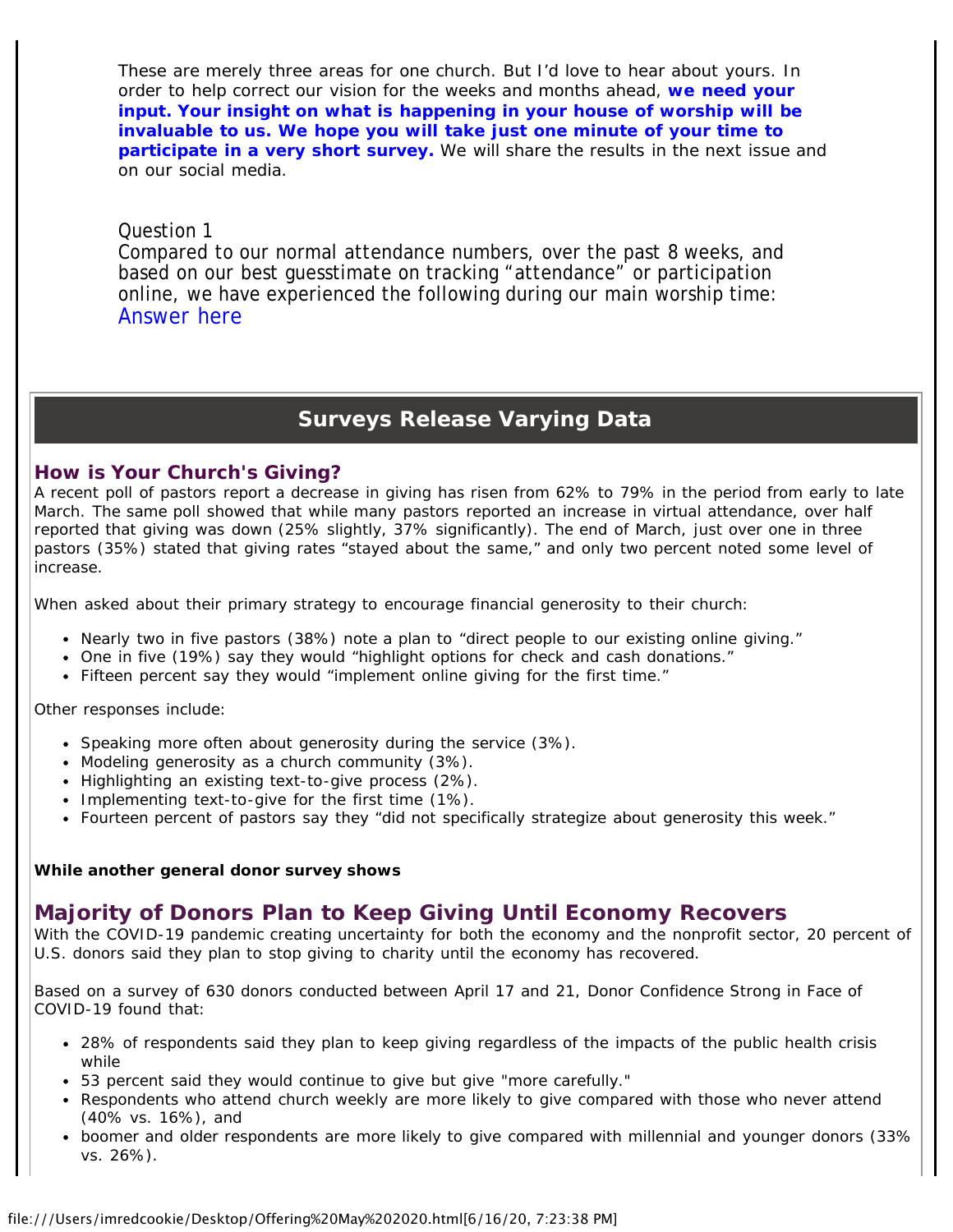In terms of their overall giving in 2020,

- 25% of respondents said they would give less than they did in 2019, while
- 52% planned to give the same and
- 17% said they would give more. Respondents planning to give more include large majorities of regular churchgoers (75 percent), self-identified conservatives (74 percent), and boomers (78 percent).

Among those who say they will give more in 2020, 33% cited COVID-19 as the main reason. According to the report, respondents plan to give slightly more to places of worship as well as to health and medical nonprofits in the United States, and slightly less to educational institutions, faith-based charities (excluding places of worship), and arts and cultural organizations. *PND, 5-14*

#### *And what about worship*

## **How the Pandemic Has Changed Worship Will Things Ever Be the Same?**

A survey by the Pew Research Center in April found more than 90% of regular churchgoers in the US say their churches had closed their doors to combat the spread of the coronavirus, with the vast majority saying that worship services had moved entirely online. Social hours and church suppers are a thing of the past, at least for now.

However, the changes are not all negative. Many pastors have intensified efforts to stay in touch with members of their congregations and maintain their church communities.

"This crisis has actually caused us to do a better job of picking up the phone and checking on our members," says Randal Lyle, senior pastor at Meadowridge Baptist Church in Fort Worth, TX. "It's made me refocus on connecting individually with people. So there are some connections that are probably stronger now than they were before."

The shift to online communication on platforms such as Zoom has also introduced some new efficiencies.

"I don't have to drive an hour to sit down and read the Bible with someone," she says. "I can do it all from home. There's no running to meetings. There's no strain on my kids. There's no strain on my husband. I'm not always rushing somewhere," says Chair Anderson, a devoted member of North River Church of Christ in Marietta, Ga.

In some cases, however, the coronavirus shutdowns have weakened church connections. The Pew survey and a survey by the Public Religion Research Institute found that one-third or more of those who had previously attended church regularly were not bothering to watch online services. For those whose church affiliation was already tenuous, the disconnect may be permanent. *NPR, 5-20*

## **We Want You to** *Know....*

#### *Transforming* **Institutions**

For more than 30 years, Alexander Haas has been a fixture in the nonprofit community. We are honored to have worked with both large and small faith-based organizations, helping sew the seeds of compassion, hope and charity.

**[See a list of our faith-based client](https://cl.exct.net/?qs=8b932824a764f4b14cc8ef75c149dae9ff8f72217e1a2c30f7e12de71e1bcb3ee7a4b857ca7abf90e24d92bd5a89949e)** *[partners](https://cl.exct.net/?qs=8b932824a764f4b14cc8ef75c149dae9ff8f72217e1a2c30f7e12de71e1bcb3ee7a4b857ca7abf90e24d92bd5a89949e)***[...](https://cl.exct.net/?qs=8b932824a764f4b14cc8ef75c149dae9ff8f72217e1a2c30f7e12de71e1bcb3ee7a4b857ca7abf90e24d92bd5a89949e)**

## **Our** *Transformational* **Services**

Raising the funds to meet the mission and ministry needs of churches is becoming increasingly challenging. At Alexander Haas, we understand the challenges that congregations face in raising the funds to support their mission. More importantly, we understand how to overcome those challenges. We offer a variety of stewardship services for the unique needs of faith-based organizations.